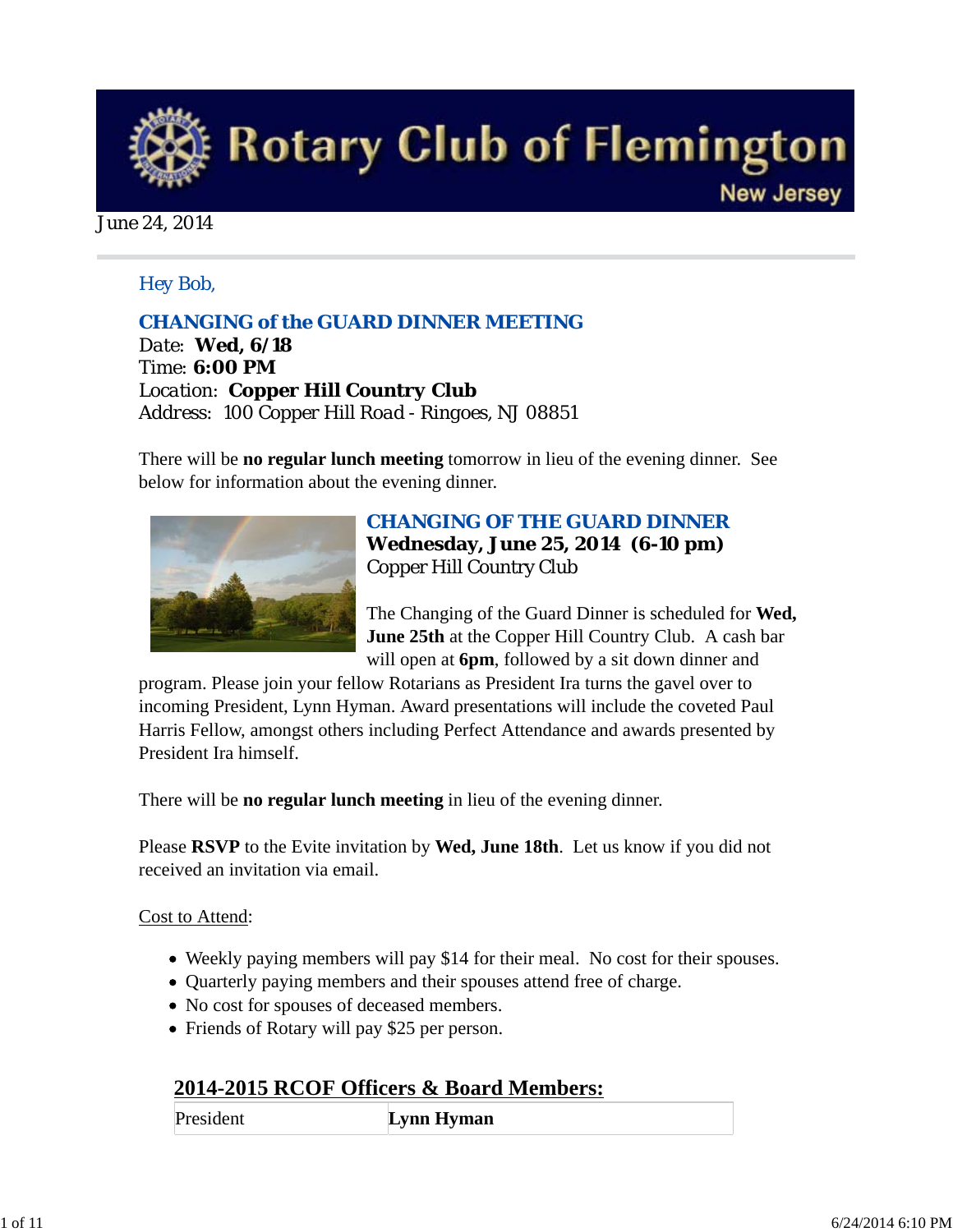| President-Elect            | <b>Mick Schaible</b>                           |  |
|----------------------------|------------------------------------------------|--|
| Secretary                  | Michele Kavanagh                               |  |
| Treasurer, General         | <b>Bob Newland</b>                             |  |
| Treasurer, Lunch           | D.J. Wright                                    |  |
| Treasurer, Assistant Lunch | Harrie Copeland                                |  |
| <b>Board Member</b>        | <b>Ira Liebross</b> (Immediate Past President) |  |
| <b>Board Member</b>        | Nancy Kahl                                     |  |
| <b>Board Member</b>        | <b>Ken Skowronek</b>                           |  |
| <b>Board Member</b>        | <b>Joe Ziegler</b>                             |  |

### *DONATIONS COMMITTEE MEETING (Wed, 7/2 at 1:30pm)*

President Lynn has called a Donations Committee restructuring meeting for Wed, 7/2 at Copper Hill following the regular club meeting.

### *Two (2) POTENTIAL NEW MEMBERS*

The Board and Membership Committee have approved two (2) potential candidates for membership in Flemington Rotary. Incoming President Lynn will announce this information at the **Wed, July 2nd** lunch meeting. Members have until the end of business on **Wed, July 9th** to submit a written objection to the board. If no objections are received, the proposed members will be eligible for membership and will have their Orientation meeting scheduled. The following are the proposed members:

### *Proposed New Member - JOHN ERSKINE*

The Membership Committee and Board have approved

**John Erskine** for potential membership in the Rotary Club of Flemington. John has been proposed by Harrie Copeland and has attended a few of our club meetings. He would have the proposed classification of "

**Youth Development**". John is the Senior District Executive for the Boy Scouts of America, Bucks County Council located in Doylestown, PA. John is an Eagle Scout and has also earned his Wood Badge. He resides here in NJ.

### *Proposed New Member - CHRIS STEFFNER*

The Membership Committee and Board have approved **Christina Steffner** for potential membership in the Rotary Club of Flemington. Chris, as she prefers to be called, has been proposed by Jim Davidson and has attended a few of our club meetings. She would have the proposed classification of " **Education**". She is the Superintendent of Hunterdon Central Regional High School here in Flemington. She resides in Bridgewater, NJ. Her hobbies include skiing and reading.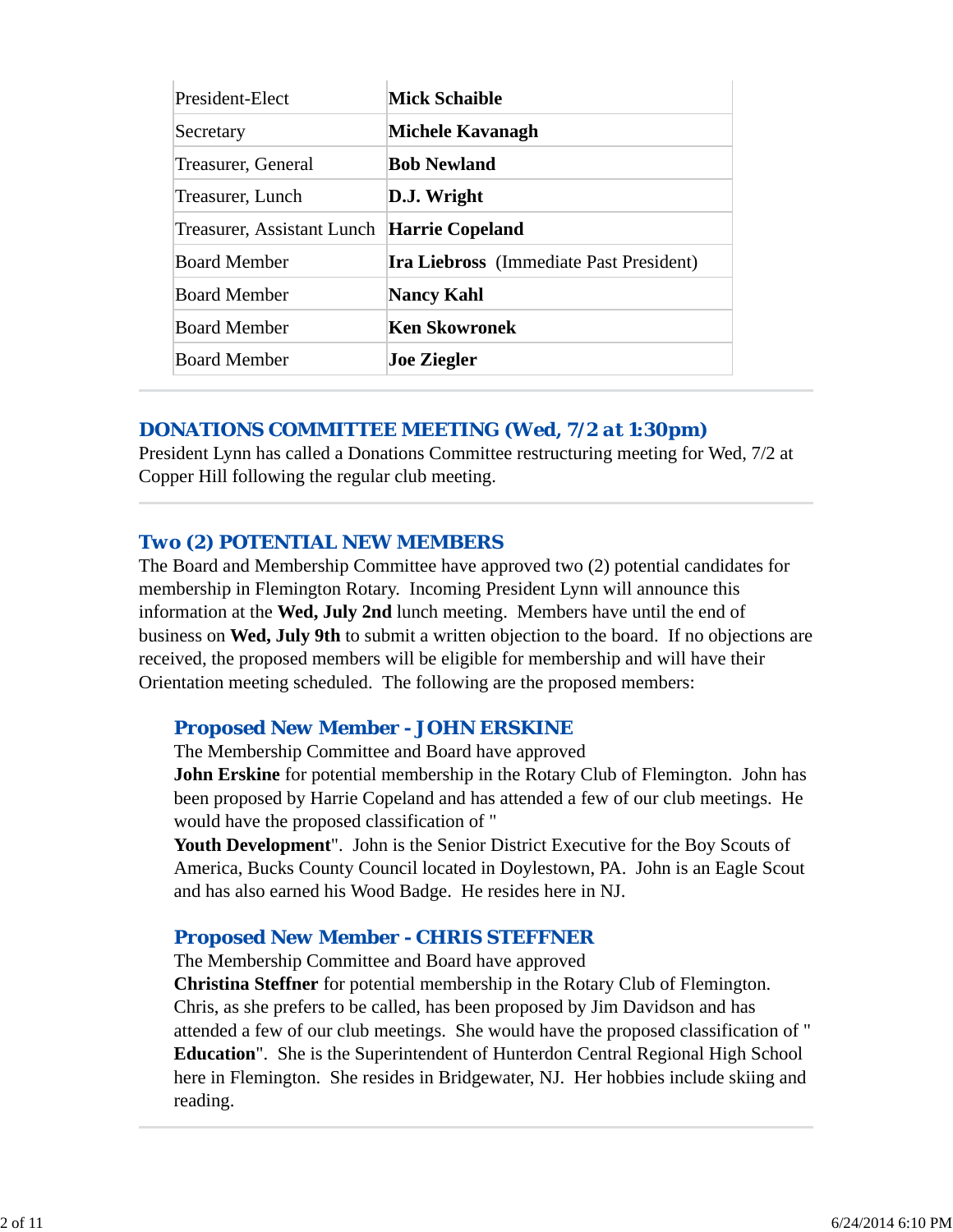

# *6th Annual BARK IN THE PARK* **Held on Sunday, June 8, 2014**

The Rotary Club of Flemington held it's 6th Annual Dog Walk named the "Bark in the Park" on Sunday, June 18, 2014 in the Flemington Boro Park.

About **100** dogs and their owners enjoyed a walk around scenic Flemington ending back in the park. The park was full of vendors, activities, restaurants (55 Main & The Grill Shack) and the terrific live music from **SunDog**!

Event co-chairs Lynn Hyman and Jim Davidson will provide a follow-up report in the near future.

**CLICK HERE** to view the online article and photo album by the Hunterdon County Democrat on NJ.com.



### *PHOTO ALBUM from the 2014 Bark in the Park DOG WALK* **Held on Sunday, June 8, 2014**

**Click Here** or on the photo to the left to view the Photo Album from the recent Dog Walk held at the Flemington Boro Park. Everyone attending had a great time!

A very special thanks to the Rev. Dr. Herb Bohler for taking the photos and generating the album for everyone to enjoy!!!



**Kim Metz, Lisa Brown, Allison Haskell, Rotarian Ken Skowronek, Rotarian Ted Weinstein, Rotarian Chris Kamnitsis, Derek Gibbs, Marisa Sposato, Rotarian Bob**

# *Flemington Rotary AWARDS \$7500 in SCHOLARSHIPS to Graduating Seniors from H.C.R.H.S. & H.C. Polytech* **June 4, 2014**

Pictured from Left to Right: Rotarian the H.C. Polytech at their Wed, 6/4 weekly Club The Rotary Club of Flemington awarded five (5) \$1500 scholarships to students that are graduating from Hunterdon Central Regional High School and Meeting.

> Scholarship Committee Chair Ted Weinstein and the rest of the committee met and reviewed multiple applications in order to select this year's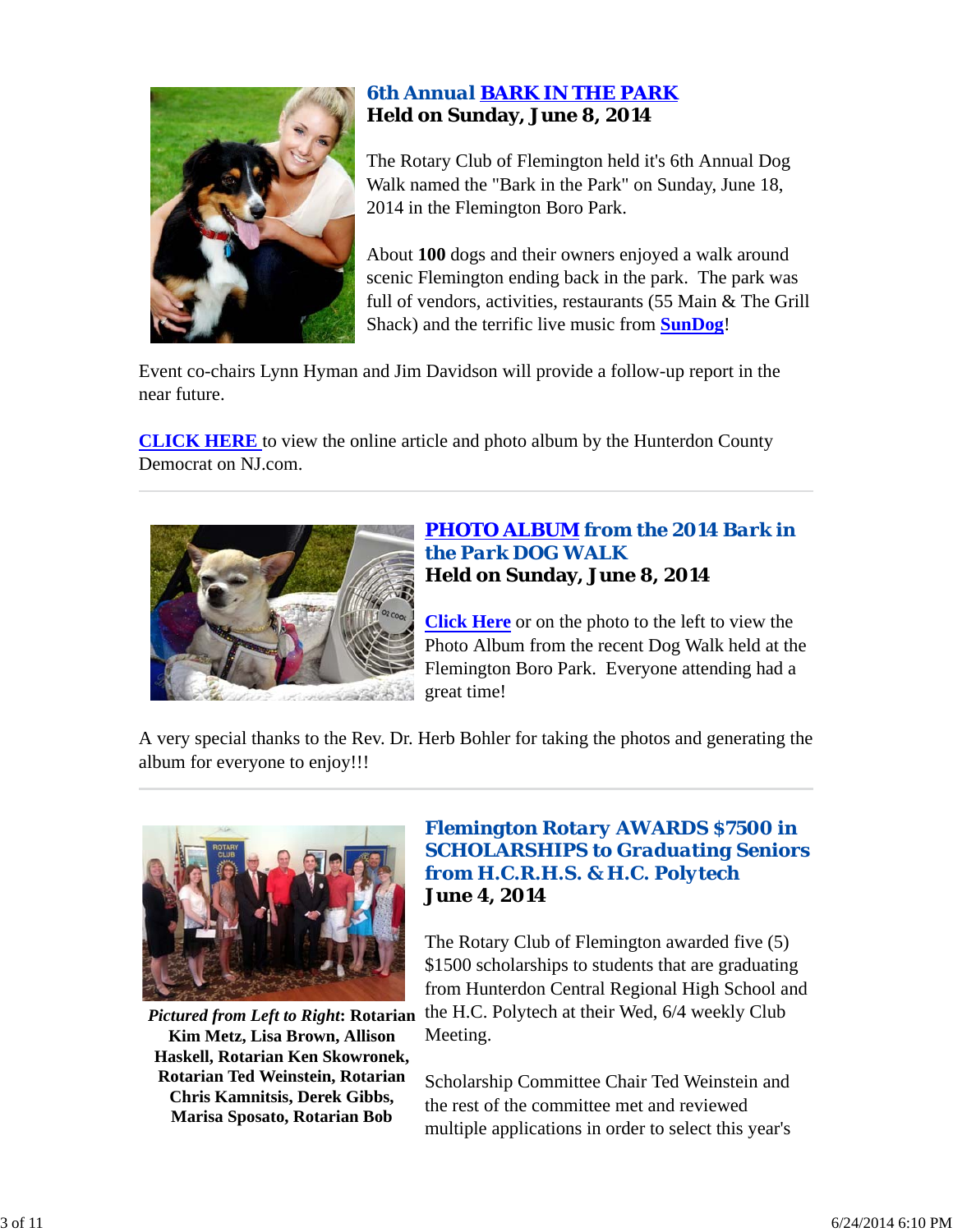**Newland and Lily Riche.** recipients. Pictured above are the five (5) 2014 Scholarship Recipients, along with the scholarship committee members. The recipients are:

- **Lisa Brown**. (H.C.R.H.S.)
- **Allison Haskell**. (Hunterdon County Polytech)
- **Derek Gibbs**. (H.C.R.H.S.)
- **Marisa Sposato**. (H.C.R.H.S.)
- **Lily Riche**. (H.C.R.H.S.)



# *42 BICYCLES, 2 SEWING MACHINES & \$480 RAISED in Pedals for Progress Collection* **Held Sat, May 31, 2014**

The 2014 Pedals for Progress collection was held on Saturday, May 31 at the Flemington Presbyterian Church. Joe Ziegler reported that the collection yielded **42 bicycles**,

**2 sewing machines** and **\$480** in cash donations. The annual collection is sponsored by the Flemington Presbyterian Church and the Rotary Club of Flemington.

Joe noted that these bicycles will be sent to **Guatemala**, where they will make a positive impact on the lives of people we will never meet.

A special thanks to the Flemington Rotarians that assisted in the collection: Joe Ziegler, Sandy Clark, Darren Loew and his daughters and President Ira Liebross. There were also several volunteers from the Presbyterian Church that lent a hand. Thanks also to Ira for bringing doughnuts for everyone to enjoy!

**CLICK HERE** to view the Event Photos and online article from NJ.com, which was published by the Hunterdon County Democrat on 5/31/14 at 11:08am.

# *Rubber Ducky Race & Sprintin Clinton*

Presented by Clinton Sunrise Rotary **Saturday, July 12th**

The Clinton Sunrise Rotary is pleased to announce the continuance of 2 Clinton traditions: the 25th annual Rubber Ducky Race and the 34th annual Sprintin Clinton, a 5K race and 1 mile fun run/walk. Both events are scheduled for Saturday, July 12th.

This year's Sprintin' Clinton will begin at 8am on Saturday - a slight break with tradition as this typically has been a Sunday evening event. "We're hoping to attract more runners with a "cooler" race start in the early morning," stated Lu Ann Aversa, Race Director. Online registration is available at www.raceforum.com/sprintin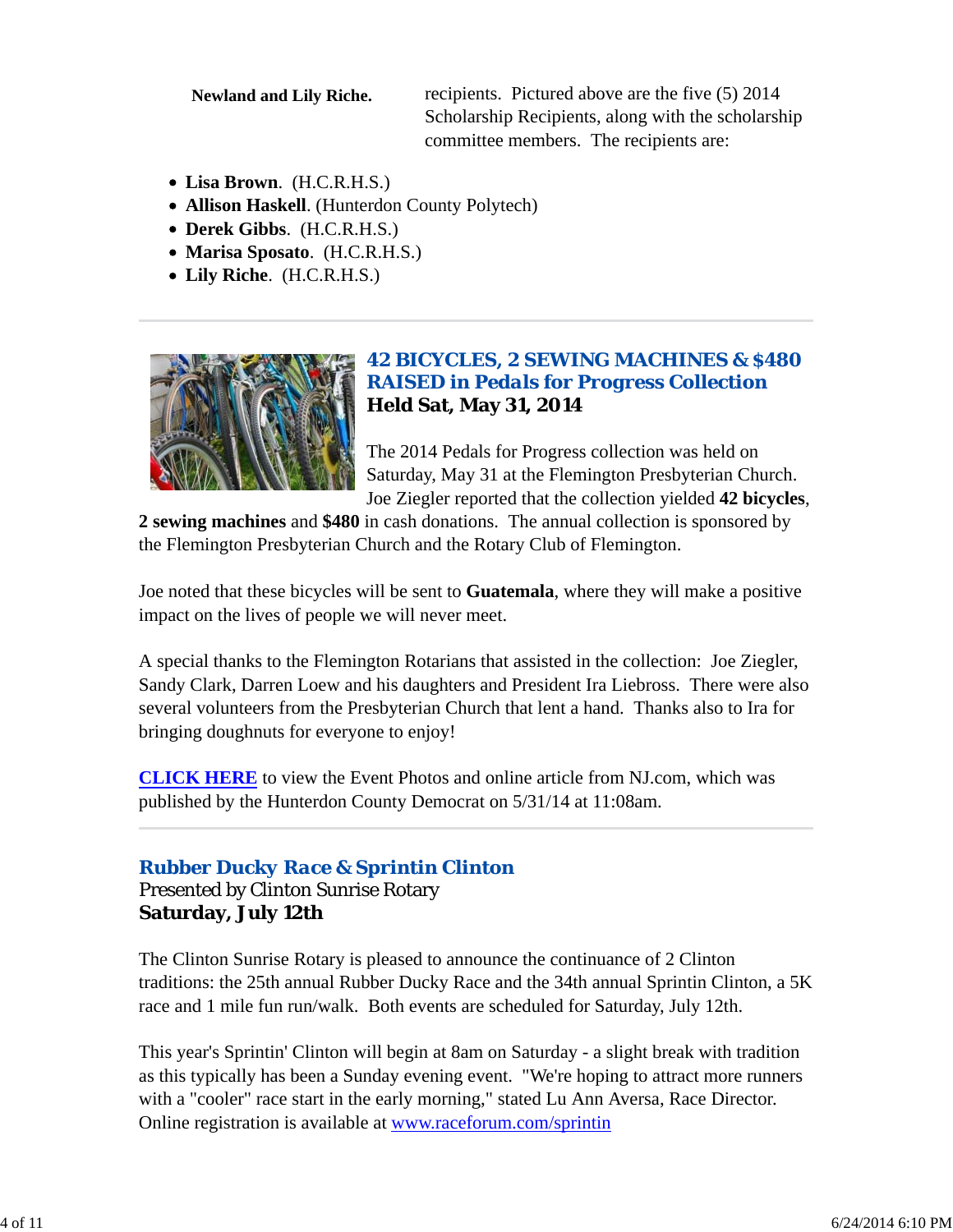The Sprintin Clinton festivities will be followed that afternoon by the Great Hunterdon Rubber Ducky Race in downtown Clinton at the falls. "Last year was our biggest race ever," said Lynn Arnold, Rubber Ducky Race Director, "raising over \$16000. We hope to have even more ducks in the race this year and raise even more money for charity!" Individuals can sponsor a duck for \$10 and have the opportunity to win one of several great prizes. First prize is a 4 day, 3 night Walt Disney World Package for two (includes air for 2, hotel, & Park Passes) or a trip of equivalent value. Proceeds from this event benefit the American Cancer Society and the Cancer Support Community CNJ.

Information about both race events and sponsorship opportunities is available on our website www.clintonsunriserotary.org or contact Lu Ann Aversa at 908-483-4327 or email laversa@hcymca.com

#### *HUNTERDON COUNTY CHAMBER OF COMMERCE* **HUNTERDON COUNTY CHAMBER OF COMMERCE**

As you know, the Rotary Club of Flemington is a member of the H.C. Chamber of Commerce. This enables all Rotarians the ability to attend a Chamber function as a "member". If someone asks you what your business is, you would explain that you are a member representing the Rotary Club of Flemington. **Click Here** to visit the Chamber website for a listing of upcoming events.

# *Hunterdon Chamber Internet Radio "THE ROTARY HOUR"* **Mondays from 11am to 12noon**

PDG Megan Jones-Holt is the host of "The Rotary Hour" on the Hunterdon Chamber Internet Radio station and is looking for guests to have on the show. If you are intersted, please get in touch with Megan at (908)894-4590 or **mjonesholt@gmail.com**. **Click Here** to listen to the Hunterdon Chamber Internet Radio station from your PC, smart phone, mobile device, etc.



*FLEMINGTON BUSINESS IMPROVEMENT DISTRICT* www.downtownflemington.com

If you would like to learn more about events and activities going on around Flemington, please **CLICK HERE** to visit the Flemington Business Improvement District (BID) website.

# *ROTARY DISTRICT 7510 NEWS*

**Click Here** to read the current news from our Rotary District 7510.

*SPEAKERS & PROGRAMS BEING SOUGHT*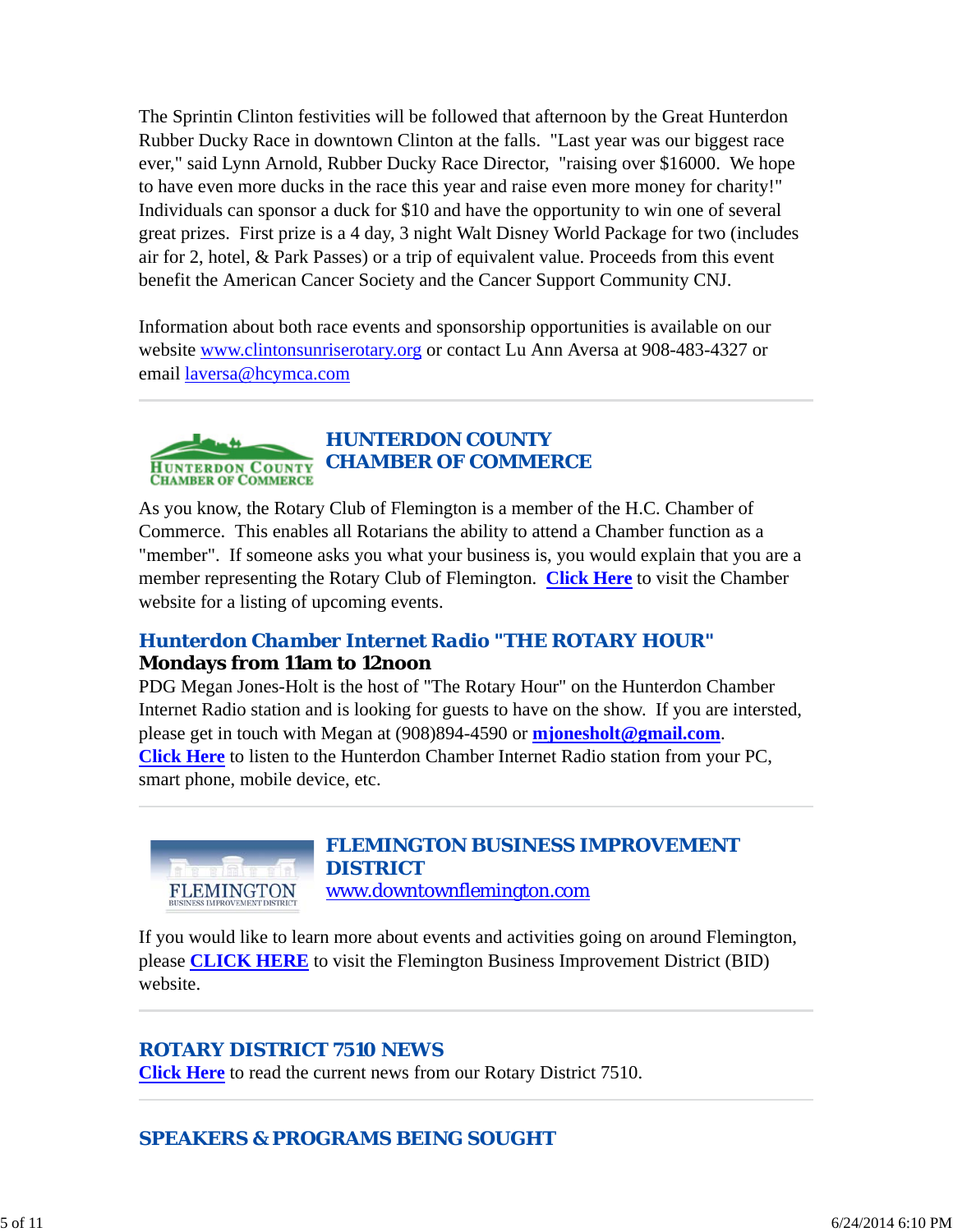We are always seeking new or creative ideas for upcoming meeting programs and speakers. If you have any leads, please pass them onto Mick Schaible. **Click here** to generate an email directly to Mick.

# *UPCOMING DATES TO NOTE*

#### **Summary of Upcoming Club Meeting Programs**:

Wed, 6/25: **Changing of the Guard Dinner Meeting at 6pm** at the Copper Hill Country Club. (*Note there is NO noon meeting on this day*).

Wed, 7/02: TBA Wed,  $7/09$ : Nancy McWilliams - Recently returned from a trip to St. Petersburg and Moscow, Russia where she was teaching Psychologists. Wed, 7/16: TBA Wed, 7/23: TBA Wed, 7/30: **5th Wednesday Meeting**: Special Offsite Event to be announced.

Wed, 8/06: Ed Turenne, who is Polytech's Hunterdon and Somerset County Apprenticeship Coordinator. He will be presenting information about Polytech's apprenticeships and their apprenticeship grant.

**Next RCOF Board Meeting:** Date & Time TBA (usually the 1<sup>st</sup> Thursday). **Next Membership Meeting:** Wed, 7/9/2014 at 1:30 PM (usually the 2<sup>nd</sup> Wednesday).

### **Upcoming RCOF Club Events, Fundraisers, Fellowship Events, Etc**.:

Wed, 6/25: Changing of the Guard Dinner at Copper Hill Country Club Sat, TBA: 40th Annual Pancake Day & Bake Sale Fundraiser

### **Rotary District 7510 Events & Functions:**

Wed, 6/26: District Changing of the Guard - Schackamaxon Country Club, Scotch Plains

### *COMMITTEE LIST:*

**Click Here** to download the listing of all current Club Committee's and its members.

# *"MEMBERS ONLY" WEBSITE:*

### **Click Here for the Members Only section of the website to find:**

- 1) The "Membership Proposal Form" to propose a new member.
- 2) New Member Information.
- 3) An Online Copy of the Club Membership Directory.
- 4) A Link to All Photos Albums of the Club.

### *ROTARY WEBSITE LINKS:*

Rotary International: **www.Rotary.org** Rotary District 7510: **www.RotaryNJ.org**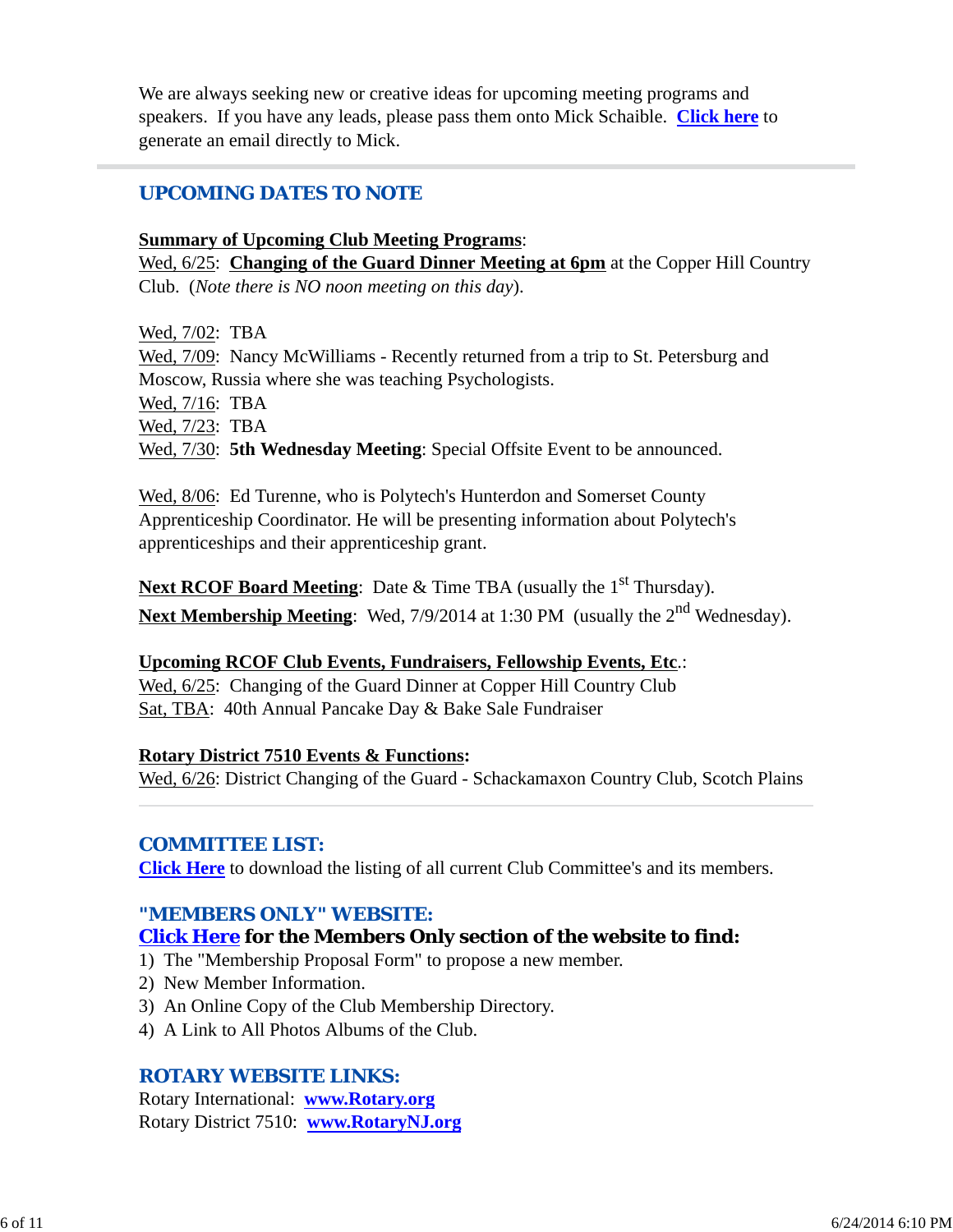# *NEARBY ROTARY CLUB MEETINGS:*

As A Rotarian, you are Welcome to attend a Rotary Club meeting anywhere in the world. Click here for the Rotary Club Locator App. Or see below for some local meetings:

#### Mondays

**Lambertville/New Hope** (6:30 pm) - Lambertville Station Restaurant; 11 Bridge Street, Lambertville NJ 08530

**Piscataway** (12:15 pm) - Radisson Hotel; 21 Kingsbridge Road, Piscataway, NJ 08854

#### Tuesdays

**Whitehouse** (12:15 pm) - Max's 22; 456 Route 22 West, Whitehouse Station, NJ 08889 **Princeton** (12:15 pm) - The Nassau Club; 6 Mercer Street, Princeton, NJ 08540 **Bridgewater-Bound Brook** (12:15 pm) - Arbor Glenn; 100 Monroe St, Bridgewater 08807

### Wednesdays

**Branchburg Township** (7:30 am): Stoney Brook Grille; 1285 Route 28, North Branch, NJ 08876

**Flemington** (12:15pm): Copper Hill Country Club; 100 Copper Hill Road, Ringoes, NJ 08851

**Hillsborough Township** (6:15 pm): Pheasant's Landing; 311 Amwell Road (Rt. 514), Hillsborough, NJ 08844

#### Thursdays

**Clinton Sunrise** (7:30 am): Clinton Fire Department; New Street, Clinton, NJ 08809 **Somerville/Bridgewater** (12:15 pm): Bridgewater Manor; 1251 US Highway 202/206, Bridgewater, NJ 08807

**Trenton** (12:15 pm): Freddie's Tavern; 12 Railroad Avenue, West Trenton, NJ 08628

### Fridays

**North Hunterdon** (12:15 pm): Beaver Brook County Club; 25 County Club Drive, Annandale, NJ 08801

**Princeton Corridor** (12:15pm): Hyatt Regency; 102 Carnegie Center, Rt. 1 North, Princeton, NJ 08540

### eClub

**Rotary eClub of Hunterdon Horizon**: View website for meetings or online makeups.

RI President's Call for Action in **2013-2014**: **"Engage Rotary, Change Lives"**

# **Rotary Club of Flemington - Our 90th Year** Founded October 3, 1923 \* Charter #1529 \* District 7510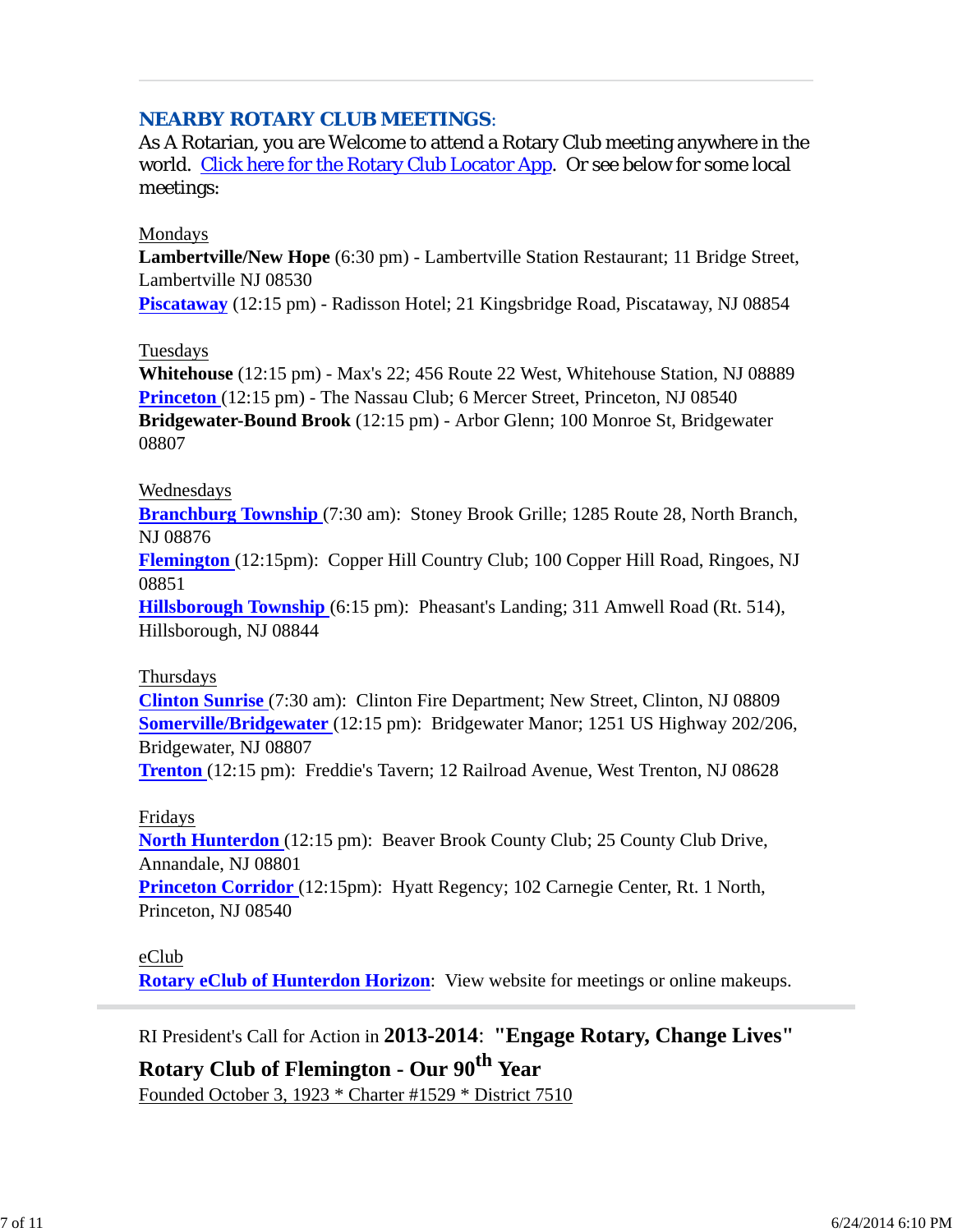| President                                | <b>Ira Liebross</b>                            |  |
|------------------------------------------|------------------------------------------------|--|
| President-Elect                          | <b>Lynn Hyman</b>                              |  |
| Secretary                                | <b>Michele Kavanagh</b>                        |  |
| Treasurer, General                       | <b>Bob Newland</b>                             |  |
| Treasurer, Lunch                         | <b>D.J. Wright</b>                             |  |
| <b>Board Members</b>                     | <b>Karen Widico</b> (immediate past president) |  |
|                                          | <b>Jim Davidson</b>                            |  |
|                                          | <b>Nancy Kahl</b>                              |  |
|                                          | <b>Mick Schaible</b>                           |  |
|                                          | <b>Chris Venditti</b>                          |  |
| Sergeant-at-Arms                         | <b>Tom Fisher</b>                              |  |
| <b>RI</b> President                      | <b>Ron D. Burton</b> (Norman, Oklahoma, USA)   |  |
| District Governor (DG)                   | Tulsi R. Maharjan (Branchburg, NJ)             |  |
| District Governor Elect (DGE)            | Melvin I. Kevoe "Mel" (Springfield, NJ)        |  |
| District Governor Nomimee (DGE)          | Hal Daume (Berkeley Heights, NJ)               |  |
| <b>Assistant District Governor (ADG)</b> | Michael Toscani (Lambertville-New Hope, PA)    |  |

Club Meetings: **Wednesday, 12:15 pm, Copper Hill Country Club** 100 Copper Hill Road, Ringoes 08551



**MISSION STATEMENT:** The mission of Rotary International is to assist and guide Rotarians and Rotary clubs to accomplish the Object of Rotary to ensure Rotary's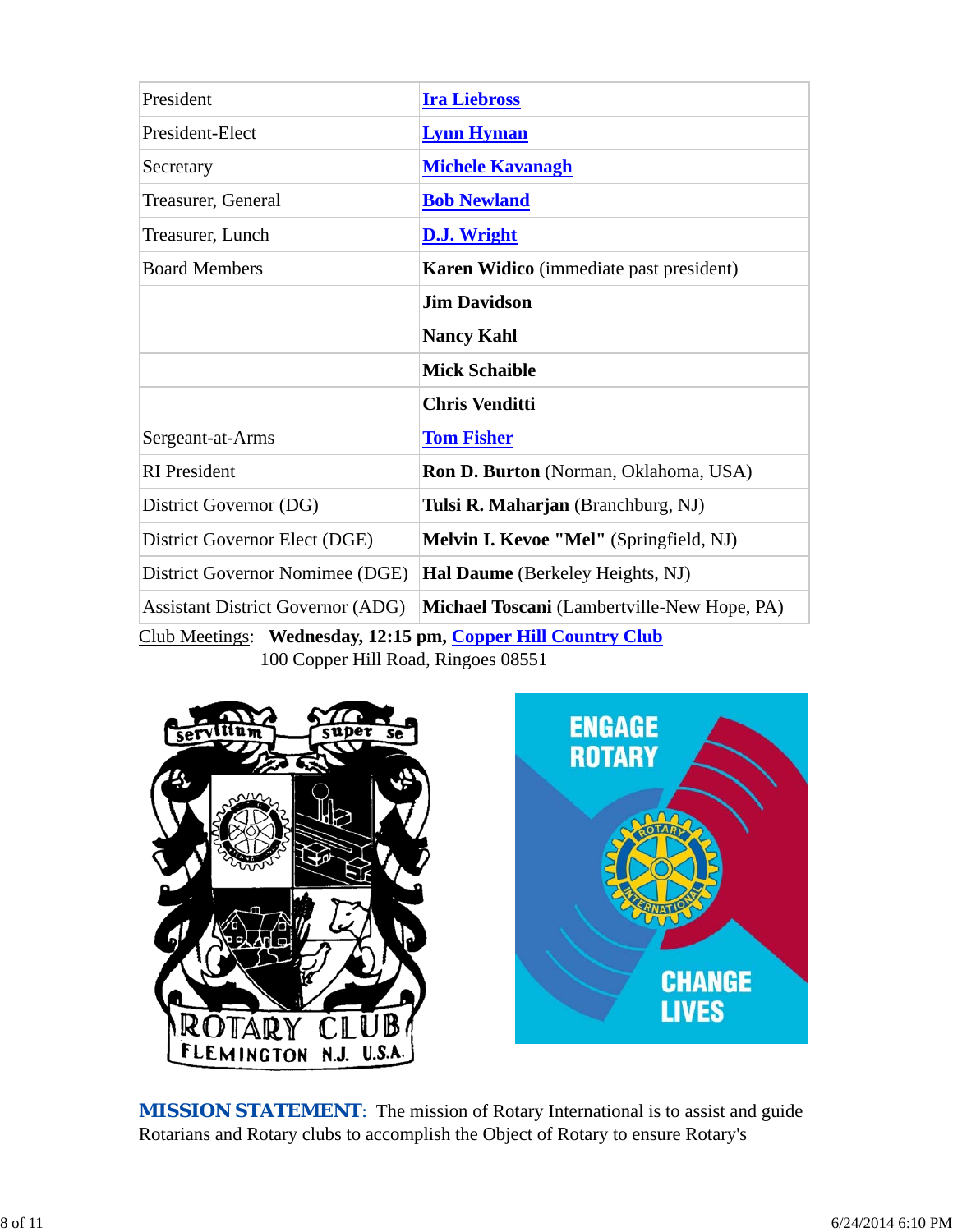continuing relevance and to help build a better world, emphasizing service activities by individuals and groups that enhance the quality of life and human dignity, encouraging high ethical standards, and creating greater understanding among all people to advance the search for peace in the world.

**THE OBJECT OF ROTARY:** The object of Rotary is to encourage and foster the ideal of service as a basis of worthy enterprise and, in particular, to encourage and foster:

**1st**: The development of acquaintance as an opportunity for service;

**2nd**: High ethical standards in business and professions, the recognition of the worthiness of all useful occupations, and the dignifying of each Rotarian's occupation as an opportunity to serve society;

**3<sup>rd</sup>**: The application of the ideal of service in each Rotarian's personal, business and community life;

**4th**: The advancement of international understanding, goodwill, and peace through a world fellowship of business and professional persons united in the ideal of service.

**THE 4-WAY TEST:** "Of the things we think, say or do:

**1st**: Is it the Truth?

2<sup>nd</sup>: Is it Fair to all concerned?

**3rd**: Will it build goodwill and better friendships?

**4th**: Will it be beneficial to all concerned?"

# *ROTARY's AVENUE'S OF SERVICE*:

**1)** Through **Club Service**, we have fun, build lasting friendships, and make sure that our club runs well.

**2)** Through **Vocational Service**, we volunteer our professional skills to serve others and promote integrity in everything we do.

**3)** Through **Community Service**, we address local needs and work with our community to bring lasting improvements.

**4)** Through **International Service**, we meet humanitarian needs around the globe and promote world understanding and peace.

**5)** Through **Youth Service**, we work with young people to help them become the next generation of leaders, visionaries, and peacemakers.

# **2013-2014 CLUB MEMBER ROSTER Rotary Club of Flemington, NJ**

Current Number of Members: 44

| <b>Rotarian</b>           | <b>Member Since</b> | <b>Classification</b> |
|---------------------------|---------------------|-----------------------|
| Black, Bruce B.           | 2007                | Health and Fitness    |
| Bohler, Herbert C. (Herb) | 1977                | Specialty Advertising |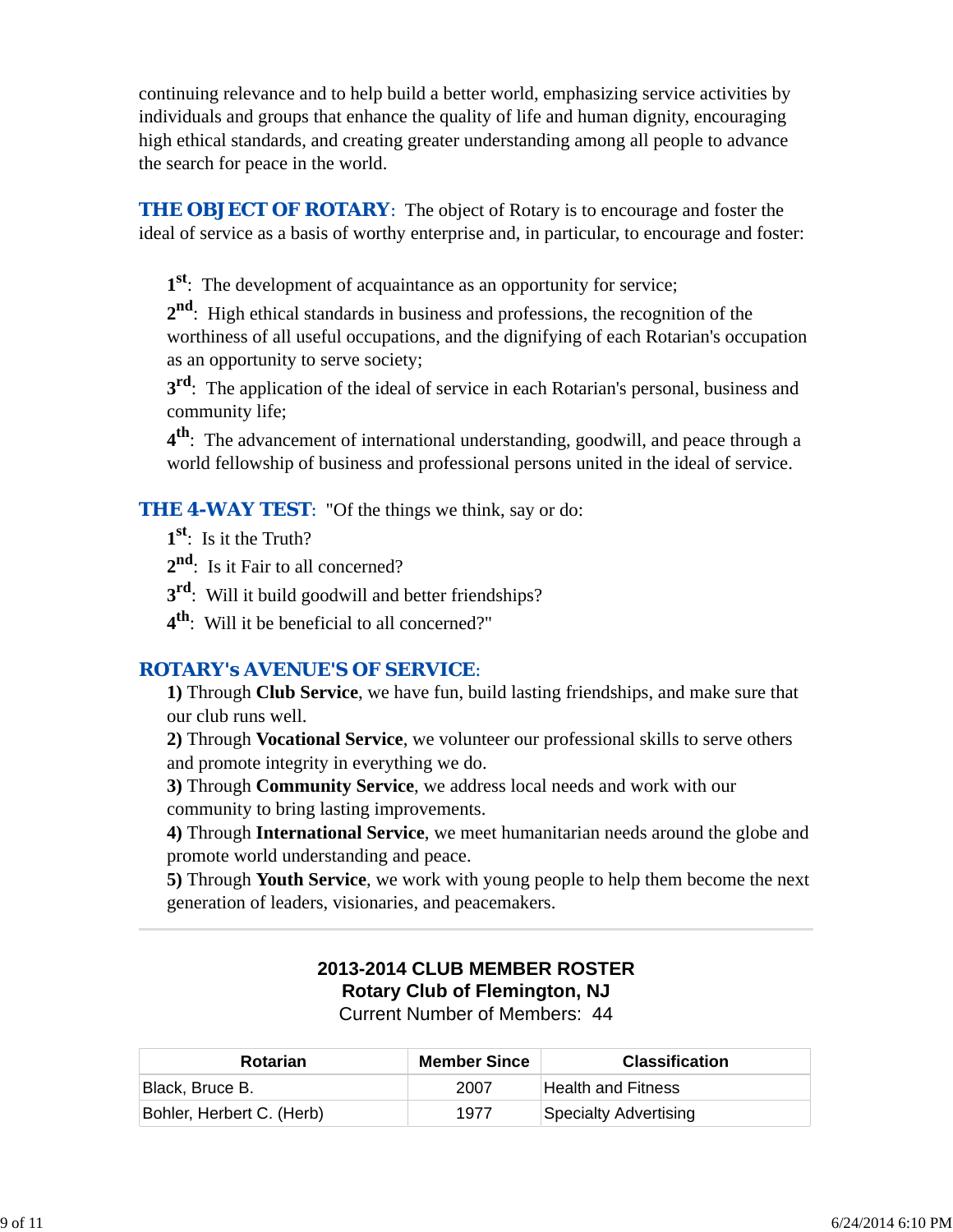| Chittenden, Robert L. (Bob)       | 2003 | M.E.F.P. Consulting Engineering |
|-----------------------------------|------|---------------------------------|
| Clark, Arthur L. (Sandy)          | 1987 | Printing                        |
| Copeland, Harrie E. III           | 1976 | Auctioneering/Banking           |
| Davidson, James G. (Jim)          | 2002 | <b>Rubber Products</b>          |
| Ferrari, Frederick J. (Fred)      | 1964 | Orthodontia                     |
| Fisher, Charles H. (Charlie)      | 1961 | <b>Funeral Services</b>         |
| Fisher, Thomas H. (Tom)           | 2012 | Property & Casualty Insurance   |
| Harrison, Jeffrey (Jeff)          | 1996 | Psychotherapy                   |
| Hennessy, Jr., Richard (Rich)     | 2010 | <b>Financial Advisor</b>        |
| Hyman, Lynn                       | 2010 | <b>Retail Banking</b>           |
| Kahl, Nancy                       | 2012 | Massage Therapy                 |
| Kamnitsis, Christopher P. (Chris) | 2001 | <b>Financial Planning</b>       |
| Kavanagh, Michele                 | 2013 | <b>Community Banking</b>        |
| Liebross, Ira                     | 1997 | <b>Family Medicine</b>          |
| Loew, Darren                      | 2002 | Orthodontics                    |
| Martin, Teresa (Terry)            | 1993 | Solid Waste/Recycling           |
| Mazujian, Harry                   | 2004 | Clergy                          |
| McWilliams, Nancy                 | 1992 | Psychotherapy                   |
| Metz, Kim                         | 2007 | <b>Technical Education</b>      |
| Muller, George D.                 | 1964 | <b>Cut Glass Manufacturing</b>  |
| Nastasi, William (Bill)           | 1996 | <b>General Contracting</b>      |
| Newland, Robert D. (Bob)          | 1998 | Insurance                       |
| Ownes, Terry M.                   | 1987 | <b>Floor Covering</b>           |
| Phelan, Christopher J. (Chris)    | 2009 | <b>Chamber Of Commerce</b>      |
| Randolph, R. Wayne                | 1982 | Veterinary Medicine             |
| Reinbacher, Otto A.               | 1997 | Clergy                          |
| Rogow, Stephen S. (Steve)         | 1973 | Orthodontics                    |
| Schaible, R. Michael (Mick)       | 1998 | <b>Appraisal Services</b>       |
| Skowronek, Kenneth J. (Ken)       | 1994 | Family Law                      |
| Sollner, Richard F. (Dick)        | 1962 | Air Transportation              |
| Stothoff, Richard H. (Dick)       | 1966 | <b>Sanitary Engineering</b>     |
| Stout, Deborah (Debbie)           | 2013 | <b>Retail Banking</b>           |
| Thatcher, Thomas P. (Tom)         | 2006 | <b>Professional Planning</b>    |
| Weinstein, Theodore H. (Ted)      | 1994 | <b>Pulmonary Medicine</b>       |
| Widico, Karen A.                  | 1997 | <b>Public Health Services</b>   |
| Williams, Gwen                    | 1991 | Purchasing/Manufacturing        |
| Wise, Robert (Bob)                | 1992 | <b>Hospital Administration</b>  |
| Woske, Harry                      | 1977 | Cardiology                      |
| Wright, Daniel J. (D.J.)          | 2003 | <b>Funeral Services</b>         |
| Zanetti, Edward G. (Ed)           | 1971 | <b>Plumbing &amp; Heating</b>   |